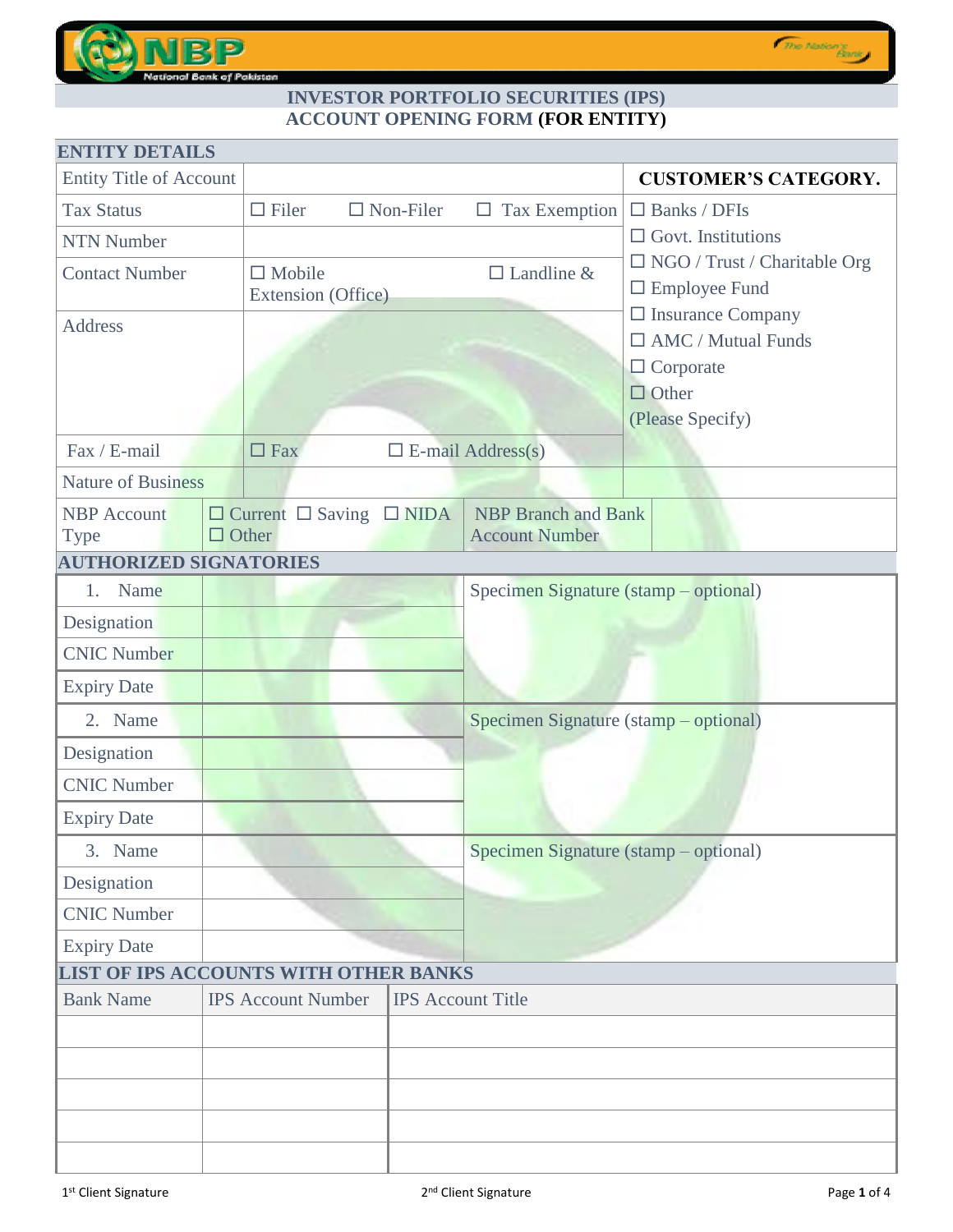| NIBIL                                                      | National Bank of Pakistan |                    |                       | <i>The Nation's</i> |  |  |
|------------------------------------------------------------|---------------------------|--------------------|-----------------------|---------------------|--|--|
| LIST OF OTHER BANK ACCOUNTS WHERE FUNDS CAN BE TRANSFERRED |                           |                    |                       |                     |  |  |
| <b>Bank Name</b>                                           | <b>Branch Name</b>        | <b>Branch Code</b> | <b>Account Number</b> |                     |  |  |
|                                                            |                           |                    |                       |                     |  |  |
|                                                            |                           |                    |                       |                     |  |  |
|                                                            |                           |                    |                       |                     |  |  |
|                                                            |                           |                    |                       |                     |  |  |
|                                                            |                           |                    |                       |                     |  |  |

### **Documents Required for IPS Account Opening:**

- 1. Certified Copy of the Board Resolution (under Entity's seal) for opening IPS Account / Entity's Request Letter to Open IPS Account (under Entity's seal);
- 2. Certified Copy of Memorandum of Association / Articles of Association / Constitution / Deed / Bye-Laws / Certified Copy of Government Notification (if applicable);
- 3. Certified List of Authorized Signatories including photocopies of CNIC issued by NADRA

NBP may require additional documents and/or information, if necessary.

## **IPS OPERATING INSTRUCTIONS**

This IPS Account will only be operated through authorized Joint Signatories only. Do note that Single Signatory transaction(s) will not be processed by the NBP/Bank.

I/We have read the rules governing the opening and conduct of IPS Account & I/we hereby agree to abide by the terms and conditions as described overleaf.

| Name                          | Name                          |
|-------------------------------|-------------------------------|
| Signature & Seal<br>of Entity | Signature & Seal<br>of Entity |
| Date                          | Date                          |

### (For Bank's Office Use only)

| <b>NBP ACCOUNT VERIFICATION</b> |                                  |  |  |  |
|---------------------------------|----------------------------------|--|--|--|
| <b>Branch Name with</b><br>Code | <b>Branch Name with</b><br>Code  |  |  |  |
| <b>Branch Manager</b><br>Name   | <b>Operation Manager</b><br>Name |  |  |  |
| Signature                       | Signature                        |  |  |  |
| <b>Stamp</b>                    | <b>Stamp</b>                     |  |  |  |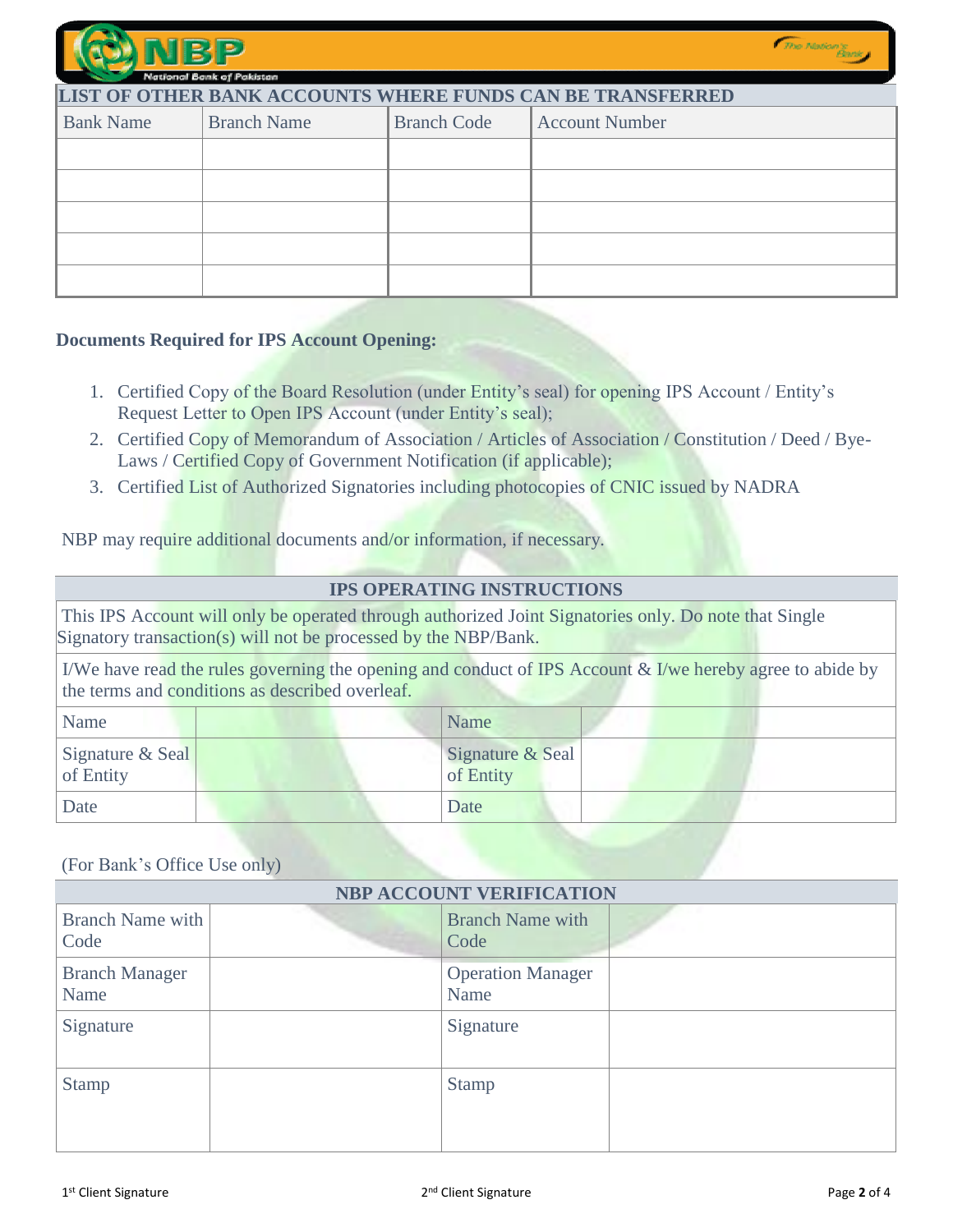

(For Treasury Operations Division Use only)

| <b>IPS ACCOUNT VALIDATION</b> |                                      |                                |  |  |  |
|-------------------------------|--------------------------------------|--------------------------------|--|--|--|
|                               | IPS Account No. (Generated by TOPSW) |                                |  |  |  |
| <b>TOPSW Officer</b>          |                                      | Wing Head,<br><b>TOPSW</b>     |  |  |  |
| Signature                     |                                      | Signature with<br><b>Stamp</b> |  |  |  |

### **Terms & Conditions**

The custody and related IPS services provided by National Bank of Pakistan are governed by the following Terms & Conditions:

- 1. Any person(s) opening or operating an IPS account with NBP will be deemed to have read, understood and accepted the Terms of the IPS Account and the applicable Schedule of Bank Charges issued and amended from time to time by NBP shall be applicable on this account.
- 2. Only one IPS Account in NBP can be opened by an entity for the purpose of investment in Securities.
- 3. It is a mandatory a requirement for IPS Customer/Client to maintain a PKR denominated account with NBP to be eligible for opening an IPS Account/Custody Account.
- 4. Subject to the terms and conditions or covenants set forth herein the IPS Account holder /Client/Customer hereby irrevocably and unconditionally authorizes NBP to perform such functions and activities as may be necessary or deemed appropriate by NBP for performance of its functions and activities as per applicable laws.
- 5. The customer may opt to record instructions via calling at designated telephone numbers. All such instructions will be recorded and would be deemed as passed on jointly by authorized signatories. In case of telephonic instructions, the Client/Customer shall accept all responsibility for any error or miscommunication resulting from such instructions. NBP reserves the right to verify the telephonic instructions by other means, as it may deem fit.
- 6. NBP is not acting under this Agreement as an investment manager, nor as an investment, legal or tax advisor to the Client/Customer and NBP's role is solely to act as a custodian. NBP shall not be obliged to sell or repurchase any Security which it may have previously sold to or acquired from the Client/Customer.
- 7. NBP shall not be bound to inform the Client/Customer of any changes in the market for the Securities, any return thereon or any other regulatory, legal, fiscal or other change which may adversely affect the value, return, redemption or other feature of the Securities. The Client/Customer affirm that it shall independently evaluate the investment in such Securities and it's independent decision about holding / disposal of such Securities.
- 8. The "Account Title" of the Customer/Client must match for transferring of funds from IPS Account to Bank Account or vice versa.
- 9. Transfer of Securities from the IPS Account of the Client/Customer to any other bank will be allowed only on the written request of the Customer/Client and signed by at least two authorized signatories.
- 10. At the time of maturity /coupon Securities payments, NBP will transfer the funds to the Client's/Customer's NBP Account or Other Bank Accounts, via RTGS, mentioned in this form subject to written request duly signed by authorized signatories. Transfer of funds to other bank accounts not mentioned in this form will not be facilitated.
- 11. Participation in non-competitive bids does not guarantee the placement/purchase of Securities. It will be the discretion of SBP to accept the bids in full or partial amount or on pro-rata basis or the same may remain unsuccessful.